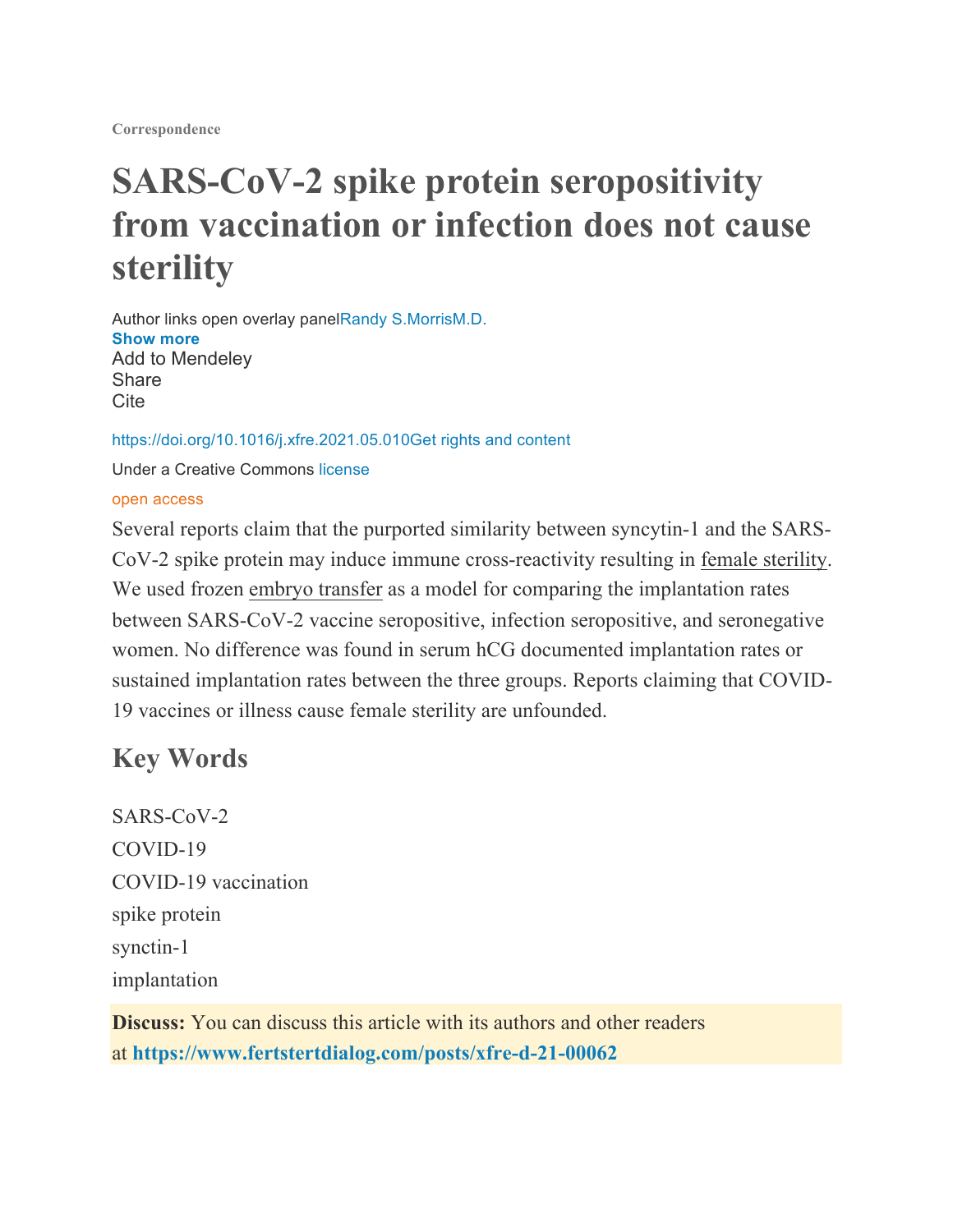Vaccine hesitancy in reproductive-aged women has been heightened as a result of the spread of misinformation on social media stating that COVID-19 vaccines will cause sterility in women (1). The proposed mechanism is the presumed similarity between the SARS-CoV-2 spike protein and syncytin-1 (2), a protein that is critical to the formation of the syncytiotrophoblast in a developing embryo (3). The hypothetical ensuing immune cross-reactivity would result in damage to the developing trophoblast, thereby preventing embryo implantation. If true, then this cross-reactivity would cause sterility not just from vaccination but also from natural illness and would be lifelong. Laboratory analysis has failed to demonstrate any such cross-reactivity, but no human clinical data are available (1).

We used in vitro fertilization frozen embryo transfer (FET) as a model for evaluating the impact of COVID-19 seropositivity on implantation. The detection of elevated maternal serum hCG levels after an embryo transfer provides the earliest confirmation of syncytiotrophoblast formation and embryo implantation.

### **Materials and methods**

Before the initiation of treatment, serum samples obtained from patients undergoing FET were analyzed to quantitatively determine the level of anti-SARS-CoV-2 spike IgG (Roche, Elecsys, nonreactive <0.79 U/mL; specificity, 100% [99.7%–100%]). Reactive patients were asked to determine any history of vaccination or infection. The study ran from January 1, 2021, until May 7, 2021. During this period, three types of COVID-19 vaccines were available: BNT162b2 vaccine (BioNTech/Pfizer), mRNA-1273 vaccine (Moderna), and Ad26.COV2.S vaccine (Janssen, Johnson and Johnson). Due to local availability, only the Pfizer and Moderna vaccines were received by the patients in this study. Both of these vaccines are lipid nanoparticle–mRNA vaccines that encode a prefusion stabilized, membraneanchored SARS-CoV-2 full-length spike protein (4).

A total of 171 FETs were performed during the study period. Twenty-eight patients had more than one transfer. In these patients, only the first transfer was analyzed leaving 143 transfers for analysis. All patients underwent embryo transfer using a single expanded blastocyst in a hormone-prepared uterus. Approximately 37.8% of the patients were reactive. Of those, 64.8% were reactive from vaccination, while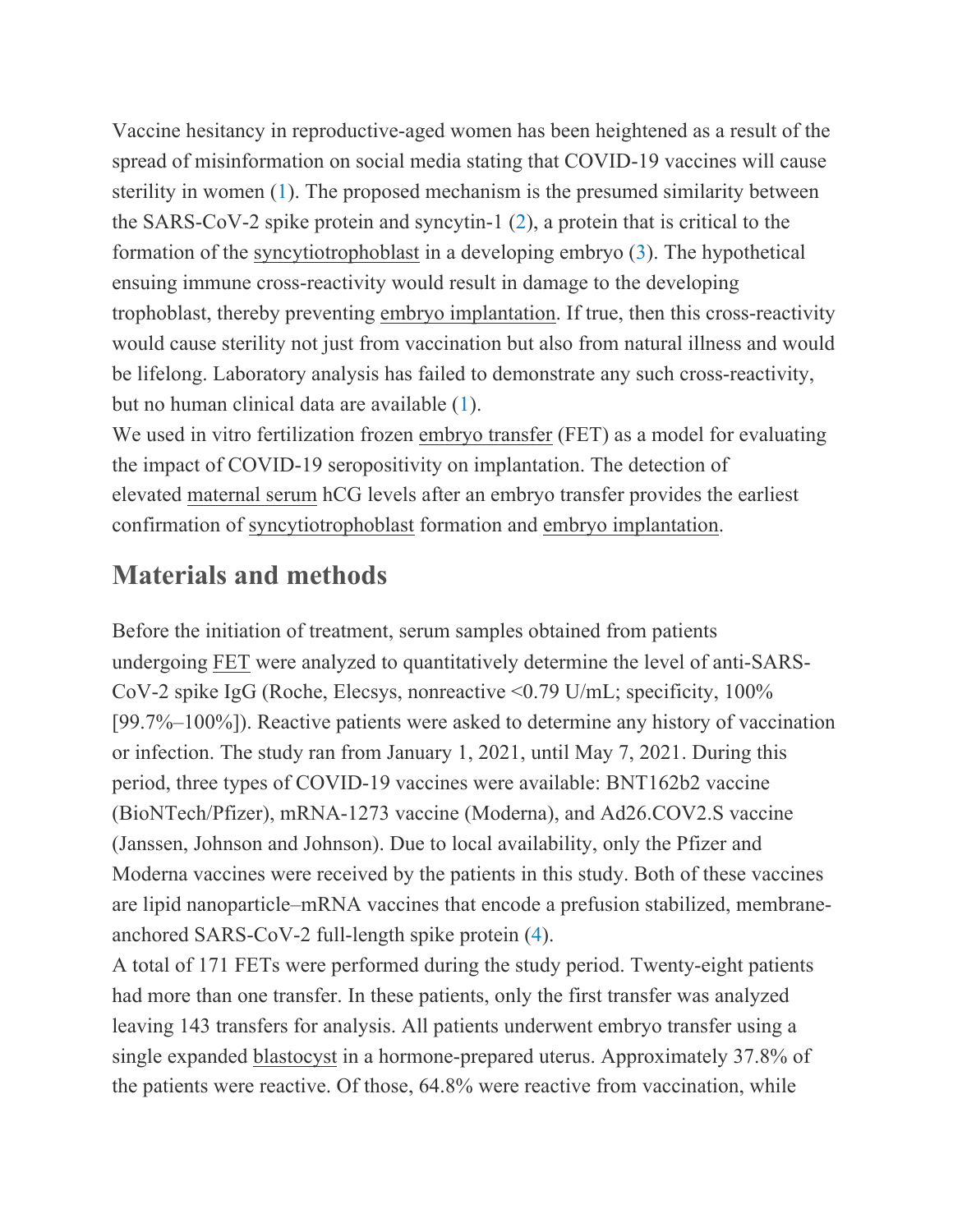35.2% were reactive from infection. Patients with COVID-19 had mild cases or were asymptomatic. None of the patients with COVID-19 were hospitalized. None of them reported exposure to infection and at the same time received the vaccination. Before embryo transfer, all patients were confirmed to have normal uterine cavity via diagnostic hysteroscopy or hysterosonogram. The protocol for uterine preparation used micronized estradiol tablets, either orally, vaginally, or both, until the endometrial thickness measured on transvaginal ultrasound reached 6 mm or greater followed by a combination of vaginal progesterone (Endometrin, 100 mg three times a day or Crinone 8% two times a day) and intramuscular progesterone (50 mg once every three days). A single embryo transfer was performed under transabdominal ultrasound guidance.

Baseline characteristics were analyzed using analysis of variance. Chi-square test was used to compare the pregnancy rates among the three groups, and Bonferroni correction was applied to correct for multiple comparisons. Chi-square test and Bonferroni correction were performed using R version 4.0.2 (R Core Team, 2020). Results of the chi-square power calculation showed a 99% chance to detect a 50% decrease in the ongoing pregnancy rate in all patients ( $n = 143$ , sig level = 0.05) and a 79% chance in euploid patients ( $n = 67$ , sig level = 0.05).

#### **Results**

The baseline characteristics of the three groups are listed in Table 1. No statistically significant difference was observed in the mean age at the time of egg retrieval and cryopreservation (*P*=.3277). The mean number of days of estradiol supplementation (*P*=.703) and the mean endometrial thickness (*P*=.08) before the initiation of progesterone treatment were similar. However, the infection group had a higher mean body mass index than the vaccinated group and the nonreactive group (*P*=.005).

|                           | Reactive Vaccine $(n =$<br>35) | Reactive infection ( $n =$<br>20) | Nonreactive ( $n = P$ value<br>88) |                |
|---------------------------|--------------------------------|-----------------------------------|------------------------------------|----------------|
| Age at $\text{cty}_0(y)$  | 36.4                           | 33.1                              | 34.6                               | .33            |
| BMI at transfer $(kg/m2)$ | 29.0                           | 32.1                              | 28.8                               | $.005^{\circ}$ |
| Days of Estrace           | 11.4                           | 11.6                              | 11.8                               | .70            |

Table 1. Baseline characteristics.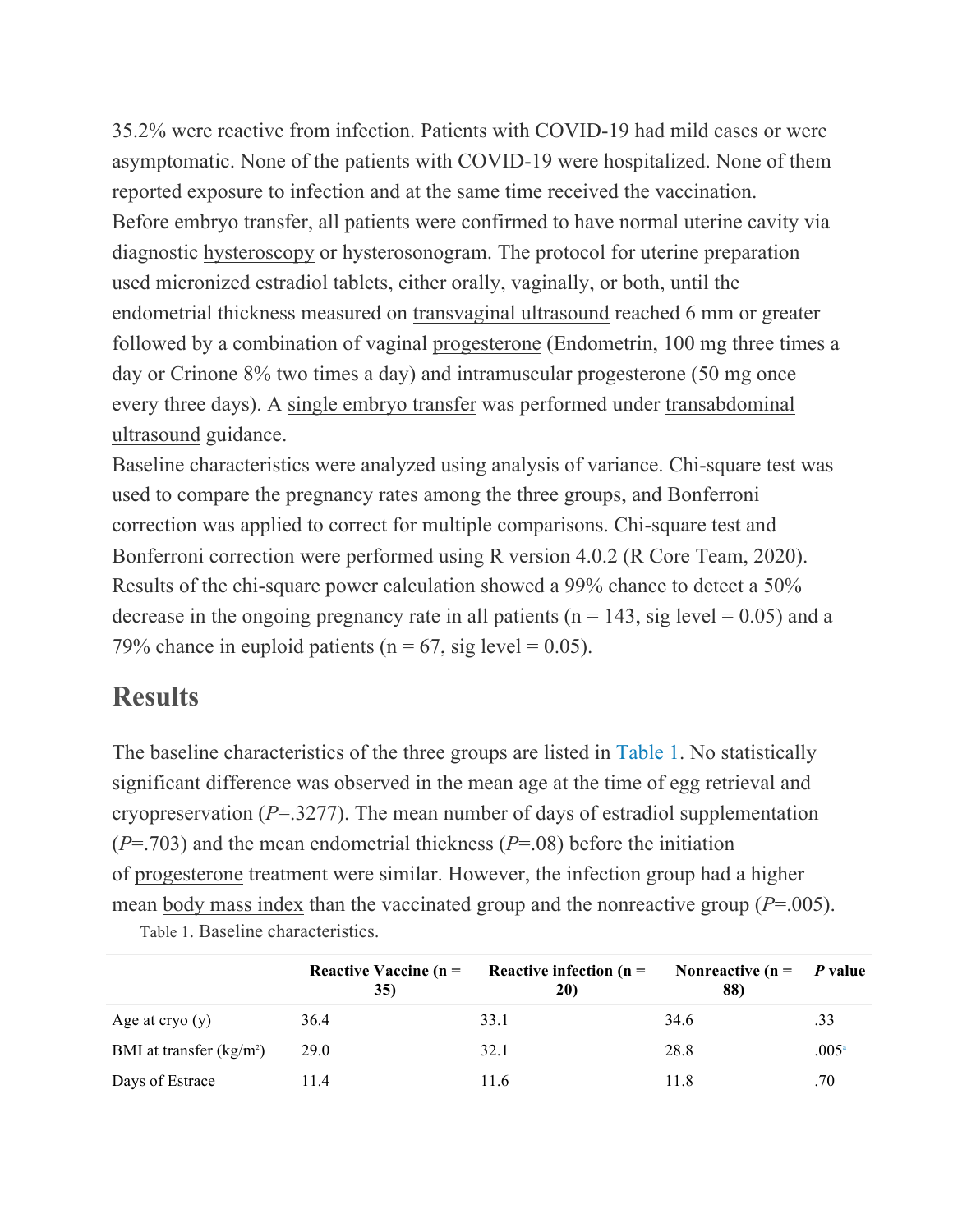|                               | <b>35)</b> | Reactive Vaccine $(n =$ Reactive infection $(n =$<br>20) | Nonreactive ( $n = P$ value<br>88) |               |
|-------------------------------|------------|----------------------------------------------------------|------------------------------------|---------------|
| P4 level $(ng/mL)$            | 0.37       | 0.40                                                     | 0.42                               | $\mathcal{A}$ |
| Endometrial thickness<br>(mm) | 84         | 8.1                                                      | 9.0                                | .08           |

a

Vaccine vs. infection: *P*=.04, vaccine vs. nonreactive: *P*=.99, infection vs. nonreactive: *P*=.01

Embryo implantation was determined by a serum hCG level of >5 mIU/mL obtained 8 days after embryo transfer followed by a rising level two to three days later. The implantation rate (positive hCG per transfer) was not significantly different between seronegative (73.9%), vaccine seropositive (80.0%), and infection seropositive (73.7%) patients (*P*=.99) (Table 2).

Table 2. Pregnancy rates.

|                     |          |          |          |     | Reactive vaccine Reactive infection Nonreactive P value Bonferroni adjusted P value |
|---------------------|----------|----------|----------|-----|-------------------------------------------------------------------------------------|
| All patients        | $n = 35$ | $n = 20$ | $n = 88$ |     |                                                                                     |
| Biochemical $(\% )$ | 80.0     | 73.7     | 73.9     | .19 |                                                                                     |
| Clinical $(\% )$    | 65.7     | 52.6     | 62.5     | .15 |                                                                                     |
| Ongoing $(\%)$      | 65.7     | 47.4     | 52.3     | .11 | .99                                                                                 |
| <b>Euploid only</b> | $n = 17$ | $n = 10$ | $n = 40$ |     |                                                                                     |
| Biochemical $(\% )$ | 82.4     | 80       | 80       | .97 |                                                                                     |
| Clinical $(\% )$    | 70.6     | 70       | 70       | .99 |                                                                                     |
| Ongoing $(\%)$      | 70.6     | 70       | 60       | .68 |                                                                                     |

Since trophoblast damage might also be manifested by reduced viability after implantation, a series of transvaginal ultrasounds were performed in women with hCG levels of more than 2,000 mIU/mL. Visualization of a gestational sac, an indicator of continued trophoblast development, was similar between all three groups (nonreactive, 62.5%; vaccine reactive; 65.7%; and infection reactive, 52.6%; *P*=.63) (Table 2). The sustained implantation rate, defined as the presence of ultrasound visualized fetal heart tones at two time points at least one week apart, may reflect the possible delivery rate (5) The sustained implantation rates for seronegative, vaccine seropositive, and infection seropositive groups were similar (52.3%, 65.7%, and 47.4%, respectively; *P*=.99) (Table 2) and were consistent with the prepandemic rates in our center (data not shown).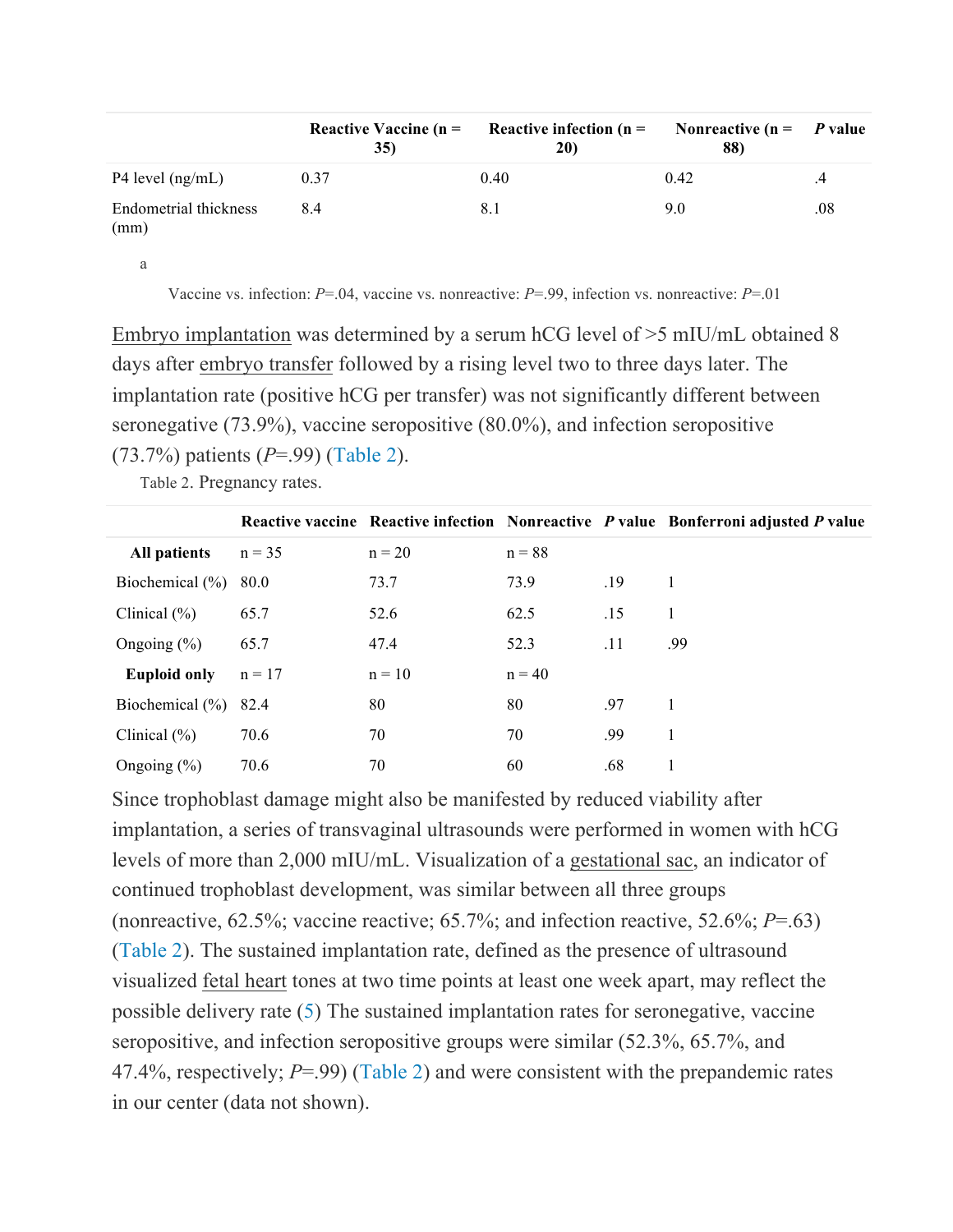A total of 67 transfers were performed using euploid blastocysts. No statistically significant differences were found in the implantation, clinical, and sustained pregnancy rates between the three groups (Table 2).

### **Discussion**

On December 1, 2020, the former head of respiratory research of Pfizer filed an application to the European Medicine Agency calling for the immediate suspension of all SARS-CoV-2 vaccine studies (2). One of the concerns laid out in the application was "infertility of indefinite duration in vaccinated women." However, the theoretical danger was not because of the vaccine per se, but from the subsequent production of antibodies against the virus spike protein and their cross-reaction with syncytin-1. Why this would be different than the antibodies produced from natural infection was never explained.

On binding to its receptor, syncytin-1 promotes the fusion

of cytotrophoblast into syncytiotrophoblast, an essential process in implantation. Interference with the formation of syncytiotrophoblast might indicate a failed implantation, an early pregnancy loss, or later problems related to abnormal placentation such as preeclampsia. However, the theory of infertility resulting from cross-reactivity seemed unlikely for several reasons. First, this theory relies on syncytin-1 being similar in structure to the spike protein. Syncitin-1 is 538 amino acids long with a size of 73 kDa (6). The SARS-CoV-2 spike protein is 1,273 amino acids long with a size of 180–200 kDa (7). More importantly, the longest similar sequence of amino acids between the two proteins is four amino acids long.

Second, a team from the Yale University School of Medicine, led by immunologist Dr. Akiko Iwasaki, examined the reactivity of 3,000 different proteins in humans to the antibodies formed as a result of a natural SARS-CoV-2 infection or COVID-19 vaccination. Reactivity to syncytin-1 was not observed. (1)

In vitro fertilization with FET is an excellent method to study the impact of various factors on implantation since it bypasses many of the variables that normally impact a woman's ability to conceive such as ovulation, fertilization, and preimplantation embryo development. The current study failed to identify the difference in the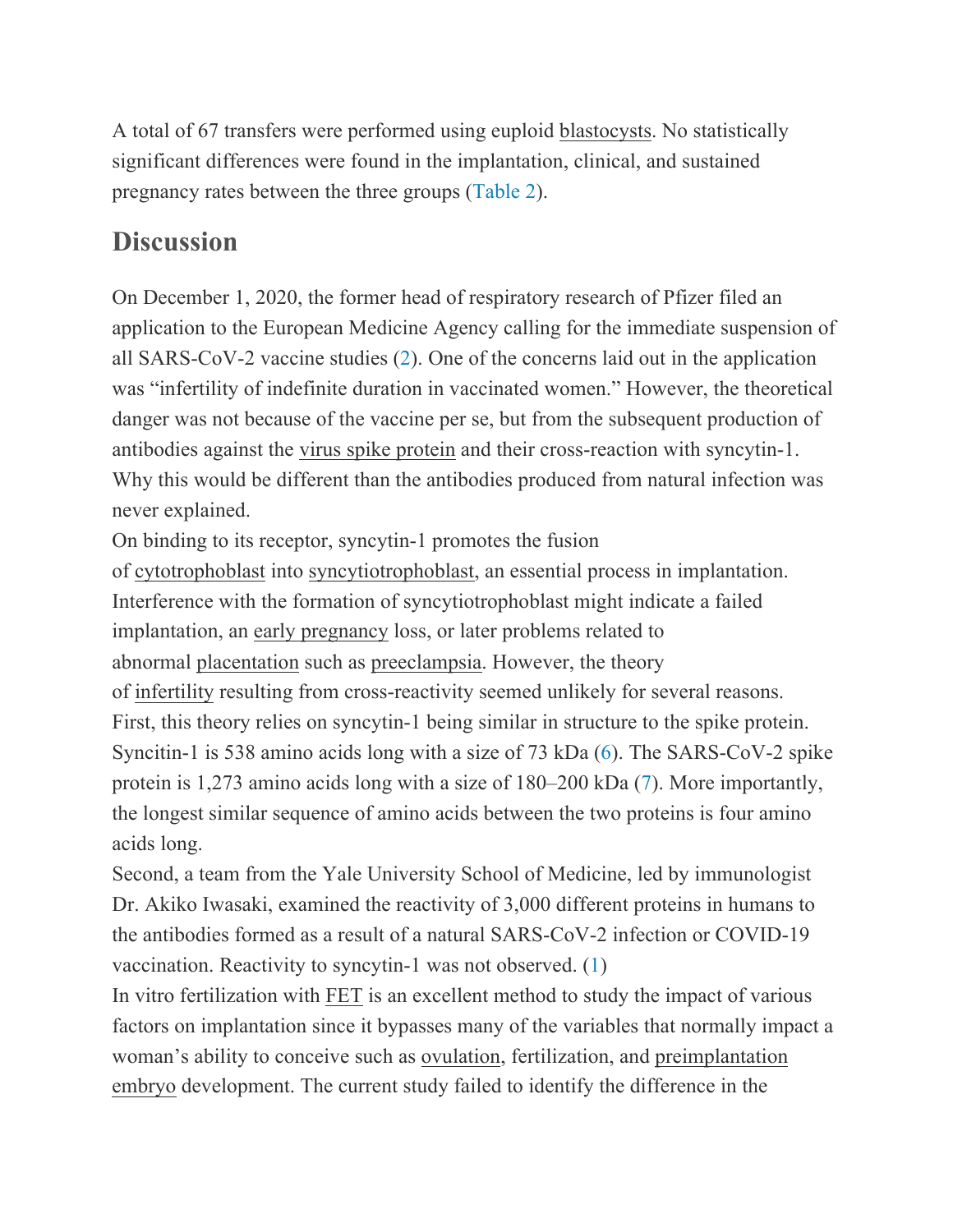implantation or pregnancy rates between women with documented seropositivity to the spike protein and women without seropositivity.

#### **Conclusion**

We have documented, for the first time in women, that seropositivity to the SARS-CoV-2 spike protein, whether from vaccination or infection, does not prevent embryo implantation or early pregnancy development. Physicians and public health personnel can counsel women of reproductive age that neither previous illness with COVID-19 nor antibodies produced from vaccination to COVID-19 will cause sterility.

#### **References**

1

A. Lu-Culligan, A. Iwasaki

**The false rumors about vaccines that are scaring women. The New York Times** Available at: https://www.nytimes.com/2021/01/26/opinion/covid-vaccine-rumors.html, Accessed 26th Jan 2021 Google Scholar 2 News, HaM **Head of Pfizer research: covid vaccine is female sterilization** Available at: https://archive.is/9EULk (2020), Accessed 6th Jan 2020 Google Scholar 3 J.L. Frendo, D. Olivier, V. Cheynet, J.L. Blond, O. Bouton, M. Vidaud, *et al.* **Direct involvement of HERV-W Env glycoprotein in human trophoblast cell fusion and differentiation** Mol Cell Biol, 23 (2003), pp. 3566-3574 View Record in ScopusGoogle Scholar 4

L.R. Baden, H.M. El Sahly, B. Essink, K. Kotloff, S. Frey, R. Novak, *et al.* **Efficacy and safety of the mRNA-1273 SARS-CoV-2 vaccine** N Engl J Med, 384 (2021), pp. 403-416 CrossRefView Record in ScopusGoogle Scholar 5

E.J. Forman, J.M. Franasiak, G. Patounakis, R.T. Scott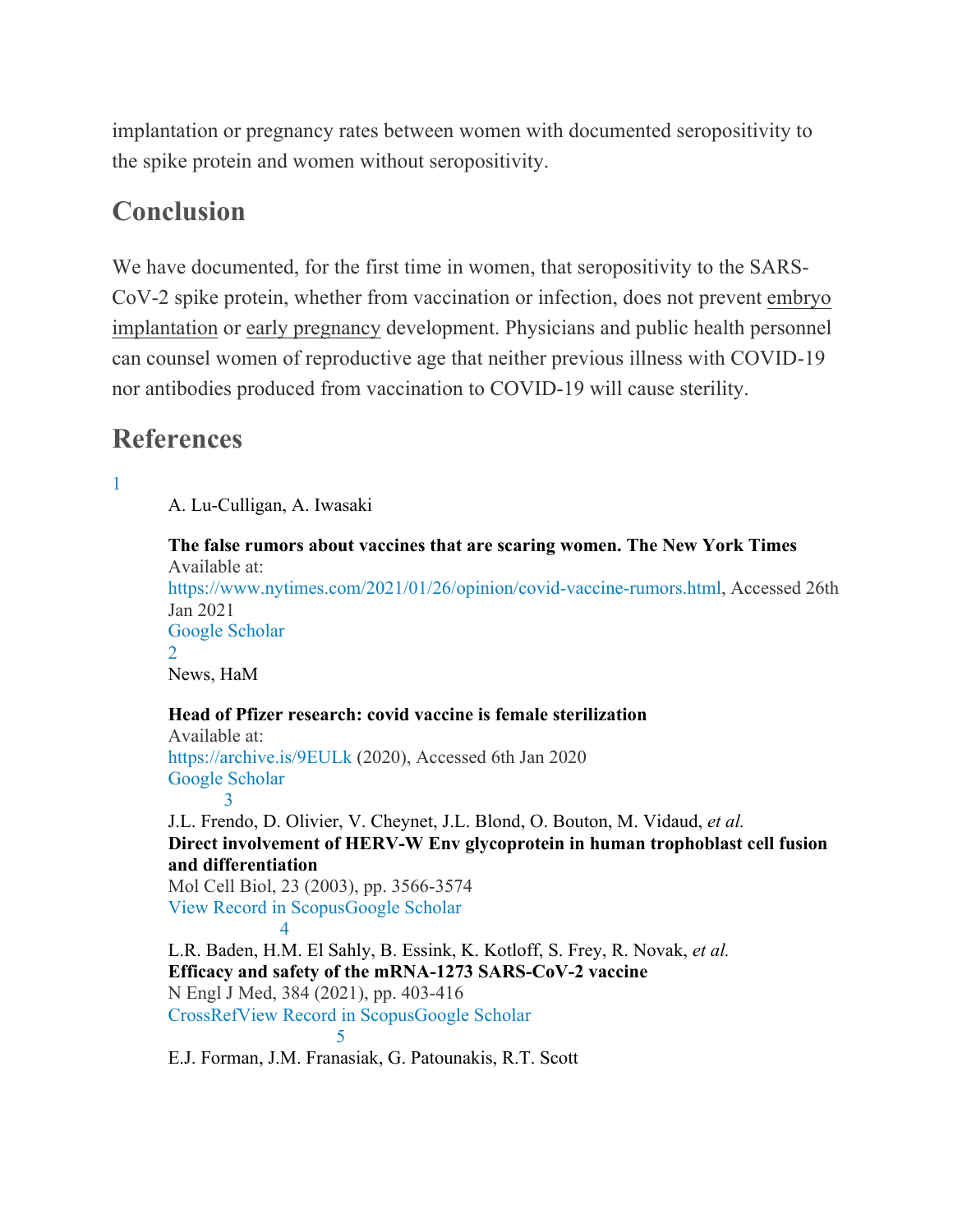**Why abandoning sustained implantation rate may be throwing the baby out with the bathwater**

Hum Reprod, 31 (2016), pp. 1926-1927 CrossRefView Record in ScopusGoogle Scholar 6

C. Chang, P.T. Chen, G.D. Chang, C.J. Huang, H. Chen

**Functional characterization of the placental fusogenic membrane protein syncytin** Biol Reprod, 71 (2004), pp. 1956-1962 CrossRefView Record in ScopusGoogle Scholar 7

Y. Huang, C. Yang, X.F. Xu, W. Xu, S.W. Liu

**Structural and functional properties of SARS-CoV-2 spike protein: potential antivirus drug development for COVID-19** Acta Pharmacol Sin, 41 (2020), pp. 1141-1149

CrossRefView Record in ScopusGoogle Scholar

R.S.M. nothing to disclose.

© 2021 Published by Elsevier Inc. on behalf of American Society for Reproductive Medicine.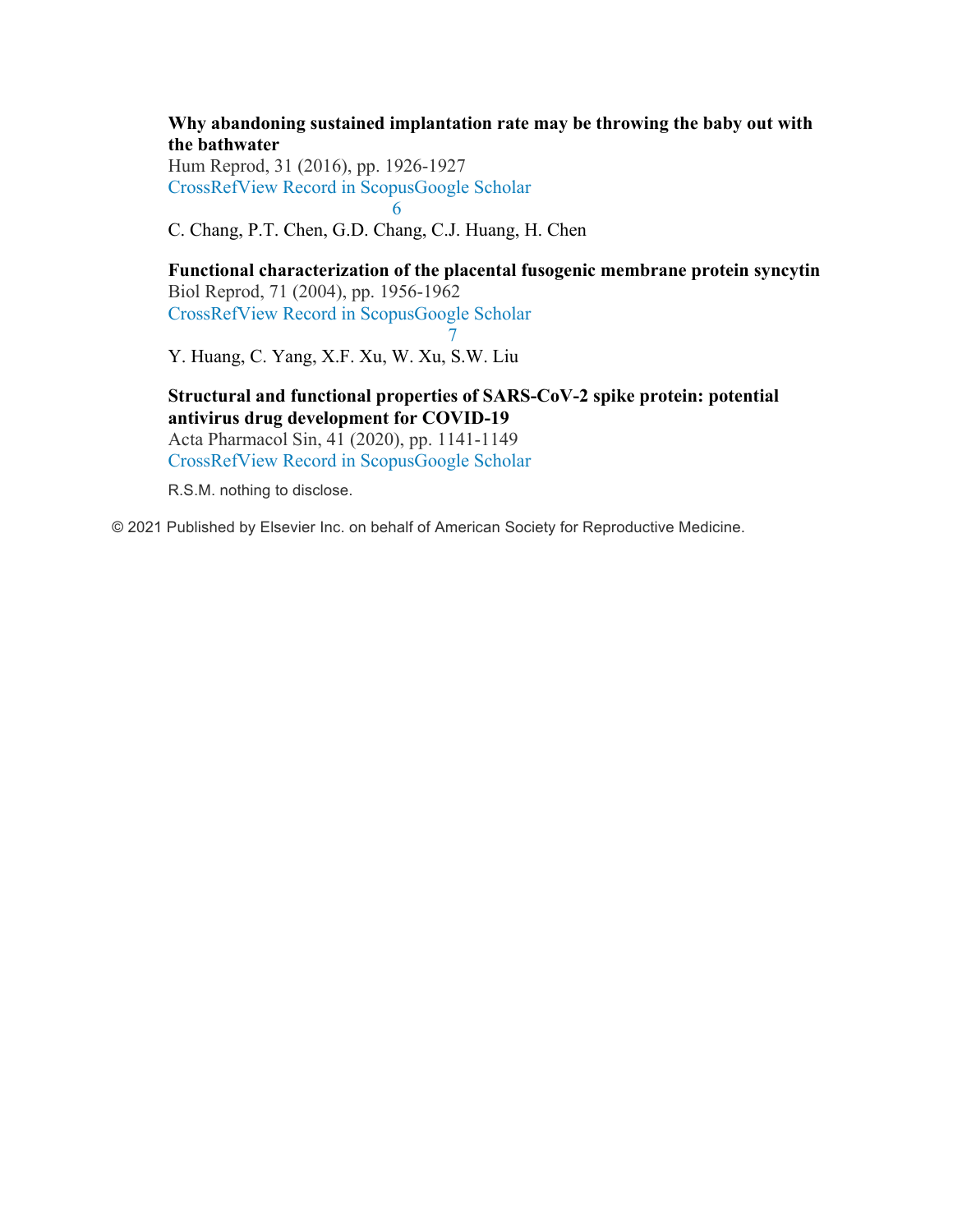#### **Research Letter**

June 17, 2021

# **Sperm Parameters Before and After COVID-19 mRNA Vaccination**

Daniel C. Gonzalez, BS<sup>1</sup>; Daniel E. Nassau, MD<sup>1</sup>; Kajal Khodamoradi, PhD<sup>1</sup>; et al<u>Emad Ibrahim, MD<sup>1</sup>; Ruben Blachman-Braun, MD<sup>1</sup>; Jesse Ory, MD<sup>1</sup>; Ranjith Ramasamy, MD<sup>1</sup></u>

Author Affiliations Article Information

*JAMA.* Published online June 17, 2021. doi:10.1001/jama.2021.9976

#### COVID-19 Resource Center

Two mRNA vaccines, BNT162b2 (Pfizer-BioNTech) and mRNA-1273 (Moderna), received Emergency Use Authorization from the US Food and Drug Administration. Despite high efficacy and few adverse events found in clinical trials, only 56% of individuals in the US reported wanting to receive the vaccine.<sup>1</sup> One of the reasons for vaccine hesitancy is the potential negative effect on fertility.<sup>2</sup> Because reproductive toxicity was not evaluated in the clinical trials and SARS-CoV-2 has been associated with decreases in sperm parameters,  $3$  we assessed sperm parameters before and after mRNA vaccine administration.

## **Methods**

This single-center prospective study at the University of Miami recruited healthy volunteers aged 18 to 50 years scheduled for mRNA COVID-19 vaccine through flyers posted throughout the university hospital and internal listserve emails. The University of Miami institutional review board approved the study and written informed consent was obtained from all participants.

Men were prescreened to ensure they had no underlying fertility issues. Those with COVID-19 symptoms or a positive test result within 90 days were excluded. Participants provided a semen sample after 2 to 7 days of abstinence, prior to receiving the first vaccine dose and approximately 70 days after the second. Semen analyses were performed by trained andrologists per World Health Organization guidelines and included semen volume, sperm concentration, sperm motility, and total motile sperm count (TMSC).<sup>4</sup> Individuals with oligospermia (sperm concentration  $\lt 15$  million/mL) were included. After calculating data distribution on normality test, medians and interquartile ranges (IQRs) were reported for all variables. Wilcoxon rank sum test was used to compare pre- and postvaccination semen parameters. Change in TMSC is presented graphically. Statistical analysis was performed with SPSS version 24 (IBM). A 2-tailed *P* value less than .05 was considered statistically significant.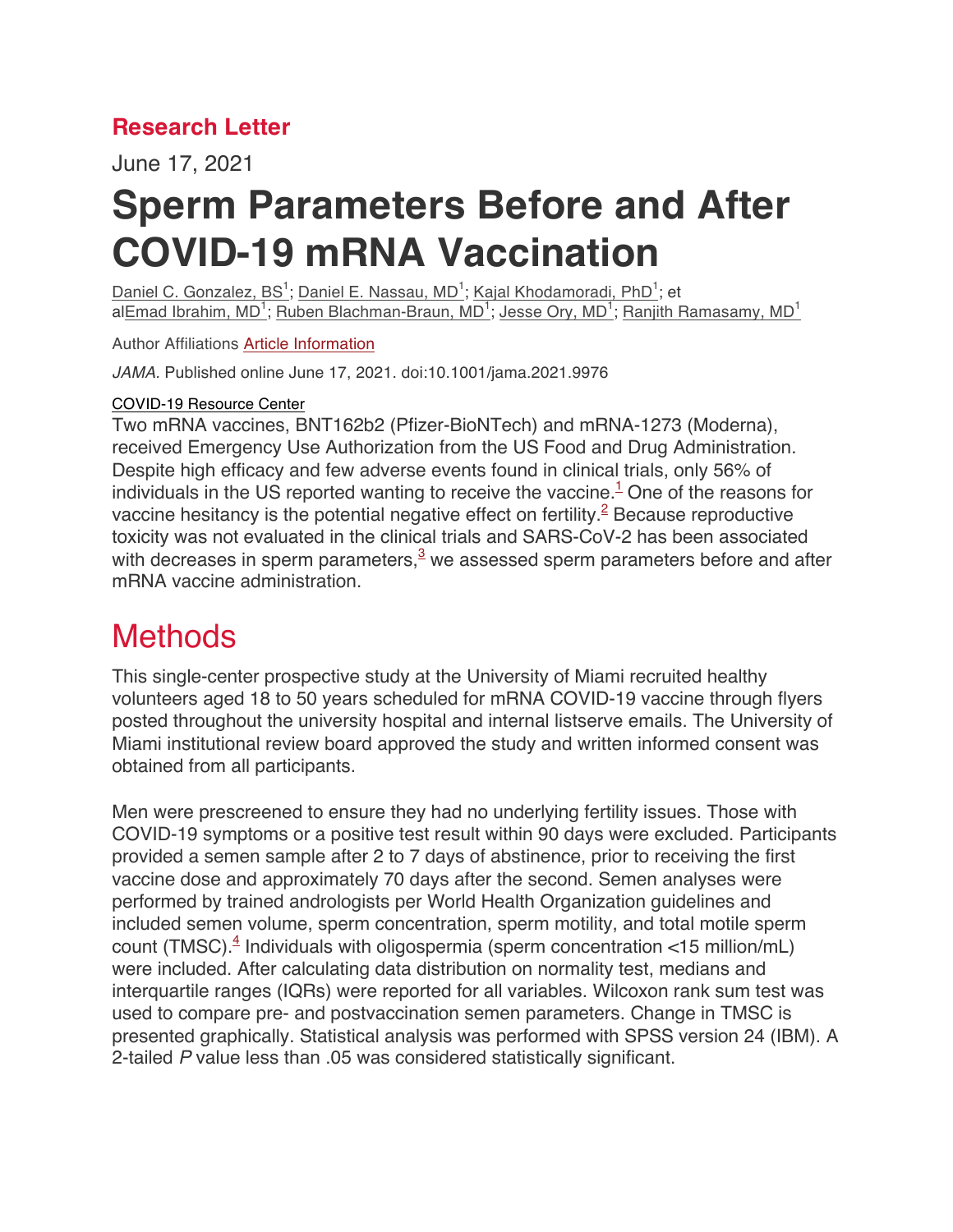## **Results**

Between December 17, 2020, and January 12, 2021, 45 men volunteered (median age, 28 years [IQR, 25-31]); follow-up samples were obtained at a median of 75 days (IQR, 70-86) after the second dose. The study ended on April 24, 2021. Baseline samples were obtained after a median abstinence period of 2.8 days (IQR, 2-3) and follow-up samples after a median of 3 days (IQR, 3-4). Of the 45 men, 21 (46.7%) received BNT162b2 and 24 (53.3%) received mRNA-1273. Baseline sperm concentration and TMSC were 26 million/mL (IQR, 19.5-34) and 36 million (IQR, 18-51), respectively. After the second vaccine dose, the median sperm concentration significantly increased to 30 million/mL (IQR, 21.5-40.5; *P*=.02) and the median TMSC to 44 million (IQR, 27.5- 98;  $P = .001$ ). Semen volume and sperm motility also significantly increased (Table).

Eight of the 45 men were oligospermic before the vaccine (median concentration, 8.5 million/mL [IQR, 5.1-12]). Of these 8, 7 men had increased sperm concentration to normozoospermic range at follow-up (median concentration, 22 million/mL [IQR, 17- 25.5]), and 1 man remained oligospermic. No man became azoospermic after the vaccine.

The waterfall plot shows the within-participant change in TMSC from baseline (range, −22 million to 93 million) for each man (Figure).

## **Discussion**

In this study of sperm parameters before and after 2 doses of a COVID-19 mRNA vaccine, there were no significant decreases in any sperm parameter among this small cohort of healthy men. Because the vaccines contain mRNA and not the live virus, it is unlikely that the vaccine would affect sperm parameters. While these results showed statistically significant increases in all sperm parameters, the magnitude of change is within normal individual variation and may be influenced by regression to the mean. $5$  Additionally, the increase may be due to the increased abstinence time before the second sample. Men with oligospermia did not experience further decline.

The limitations of the study include the small number of men enrolled; limited generalizability beyond young, healthy men; short follow-up; and lack of a control group. In addition, while semen analysis is the foundation of male fertility evaluation, it is an imperfect predictor of fertility potential. Despite this, the study's time frame encompasses the full life cycle of sperm.

**Section Editor:** Jody W. Zylke, MD, Deputy Editor.

#### Back to top Article Information